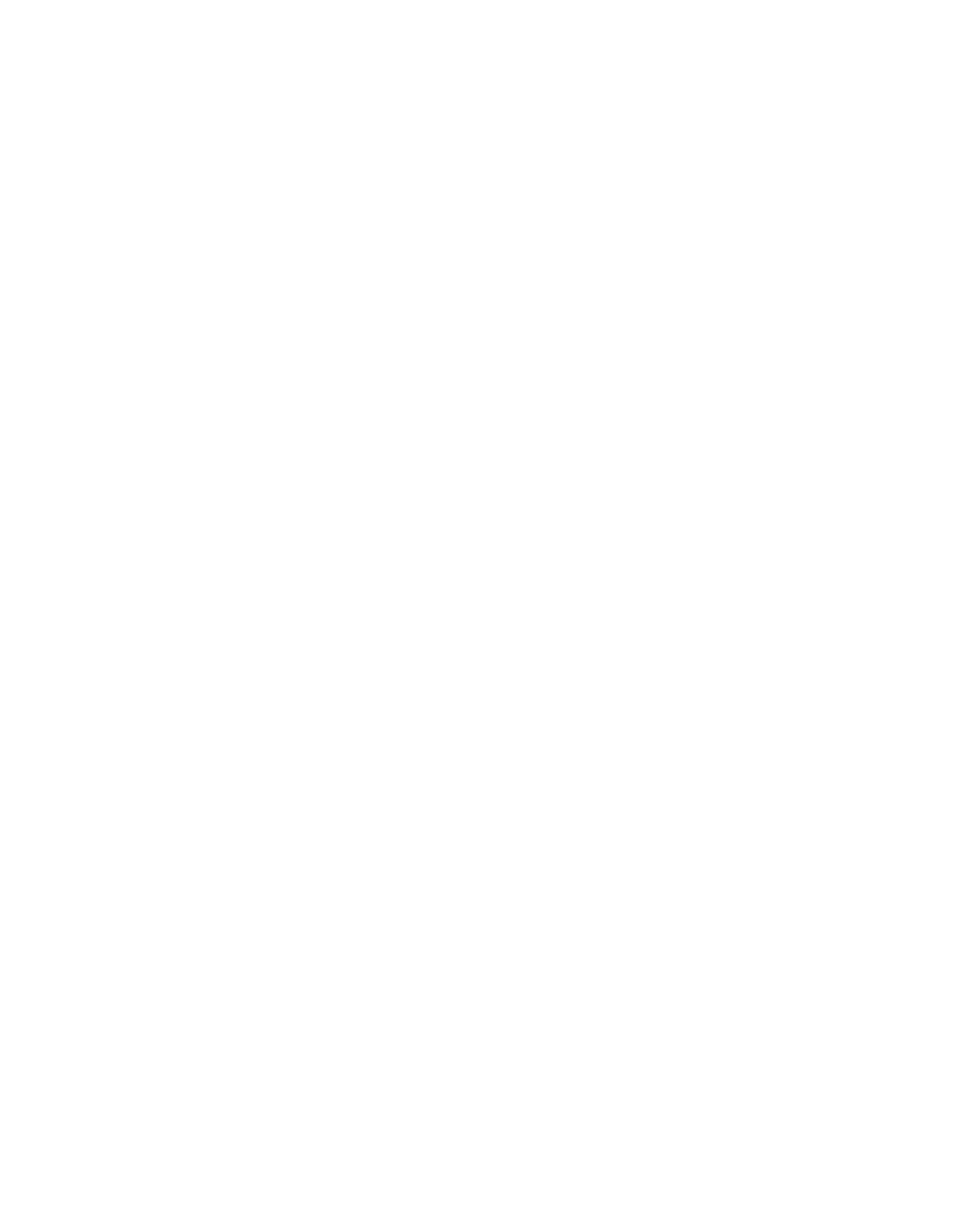## **Day One/Lesson One- Memorial Day; Remembering Our Veterans PART A: PLANNING**

Targeted Content: Social Studies/History **Integrated Content: Language Arts** Grade Level: 3-5

#### State Content Standard and/or Common Core Standard(s):

*Target Standard(s)*: 4.H.5.2 Use evidence to develop a claim about the past.

*Supporting Standard(s)*: CC.4.R.I.9 Integrate information from two texts on the same topic in order to write or speak about the subject knowledgeably.

Instructional Setting: Check all that apply:

| Whole Group        | ∡         | enters   | Other (list) |  |
|--------------------|-----------|----------|--------------|--|
| <b>Small Group</b> |           | Workshop |              |  |
| Individual Student | $\lambda$ | _ab      |              |  |

Lesson Focus: Memorial Day, originally called Decoration Day, is a day of remembrance for those who have died in service of the United States of America, it was borne out of the Civil War and a desire to honor the nation's dead.

## Learning Outcome(s):

 As a result of this lesson students will read and discuss information presented to them about the origin of a national holiday "Memorial Day." Students will create an informational brochure providing facts and information about Memorial Day according to the rubric.

#### Assessment Measures:

*Formative Assessment(s)*: Before starting the lesson, ask students what they know about the topic. As students are working, walk around and listen to group discussions, conferring with the students/groups. *Summative Assessment(s)*: Students will individually create a brochure presenting the information pertaining to Memorial Day. This brochure will be graded using the attached rubric.

provided for the student to watch: https://www.youtube.com/watch?v=SGdg6cf2TpE Differentiation: For students who are unable to read/comprehend the text on the website, a video is

 teacher or from a para. Picture and oral retelling of the facts can be used instead of writing. Each student will be expected to create the brochure but some students may get extra help from the

#### Materials:

Tablet/Computer for each student Materials for Brochure: Homework

- Colored paper
- Old magazines
- Glue sticks
- White paper
- Scissors
- Markers/crayons/ colored pencils

Red Poppy

- Before students arrive- cut 4 inch squares into red paper (two for each student)
- Green pipe cleaner (1 per student)
- Glue
- o Fold each square into quarters and then fold on the diagonal, so that each folded edge meets and the cut edge is along the top.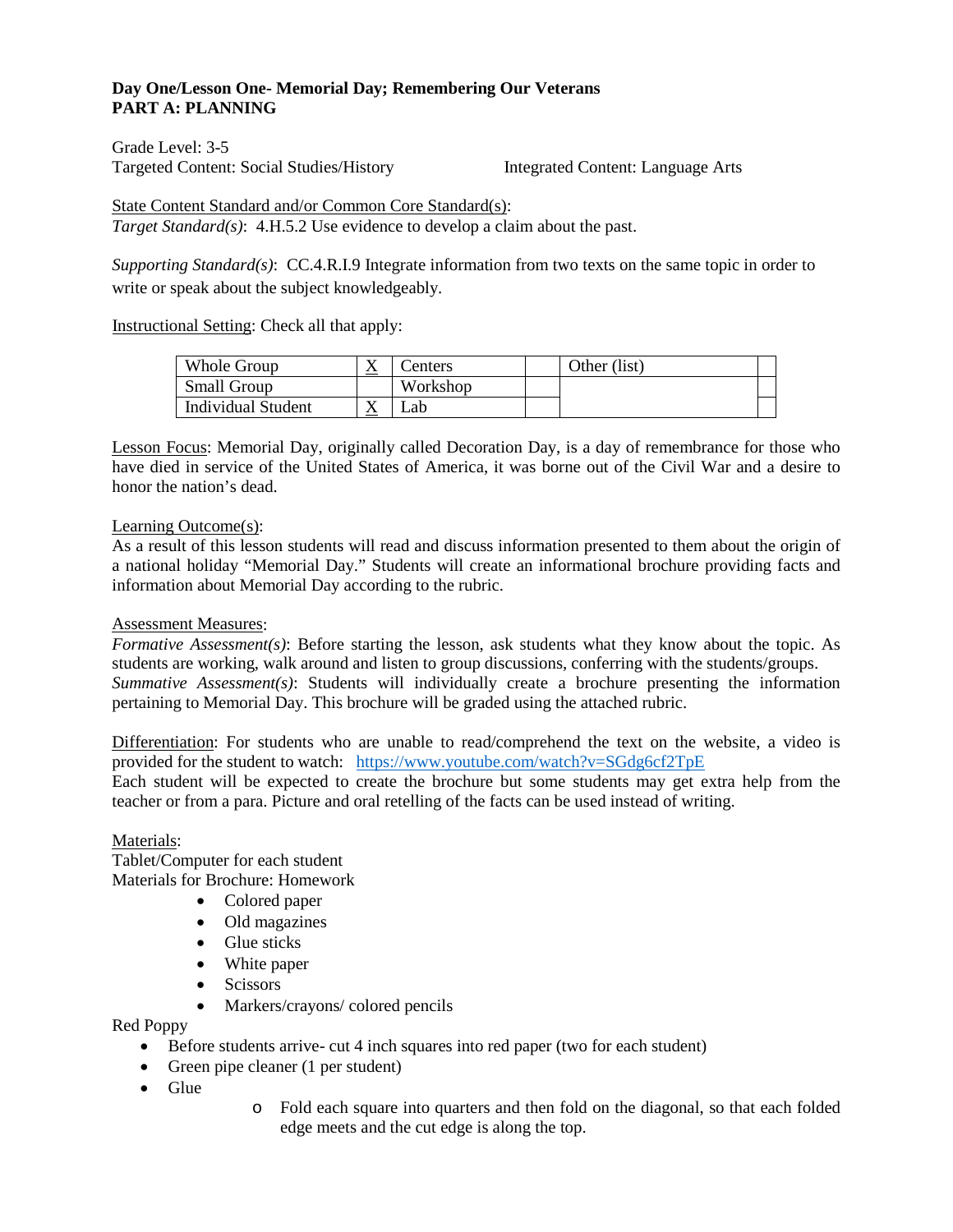- o Now mark out a curve on the triangle.
- o Cut along that curve.
- o When you open it out, you should have a red flower shape. Make two.
- o Snip a hole in the center of each red flower shape, push the chenille stem through the center and tie a knot or twist to keep it in place.

## **PART B: DELIVERY OF INSTRUCTION**

## Procedures for Teaching and Learning:

- 1. Ask students what they know about Memorial Day, when it is, what it's for, etc. (5 min)
- 2. Put students into groups of 3. Each student will need access to a computer or Tablet. Encourage Students will then teach/discuss their portion with the students in their groups. (30 min) students to take notes. Each student will read a "tab" from the following website: [http://www.usmemorialday.org/?page\\_id=25](http://www.usmemorialday.org/?page_id=25) (About) (History) (Observance)
- 3. Bring class back together to discuss as a group and ask students comprehension questions. (10 min)
	- Tell me something you learned
	- Tell me something you knew already
	- Tell me something you want to know more about
	- • Does your family celebrate Memorial Day? Do they celebrate it as a start to summer or for the reason it was created?
	- How can we spread the real meaning of Memorial Day?
- 4. Discuss with students the "red poppies" as a symbol and have each student create a red poppy to wear on Memorial Day. (15 min)
- wear on Memorial Day. (15 min)<br>5. Tell students about the assessment (Brochure) that they will be creating as homework. Let them know about the link on the class website [\(http://veteranslegacystudentresources.weebly.com/\)](http://veteranslegacystudentresources.weebly.com/) where they can find information about Memorial Day as reference. Also remind them to blog.

 Closure: "Most likely our summer will start and school will be out on Memorial Day. We have made these red poppies in class today in hopes that you will wear them on Memorial Day to show your support and celebrate the season, but I hope that you can now spread your knowledge of the holiday and help others to once again remember Memorial Day for what it is." and sympathies for those who have served and are no longer living. I want you to all enjoy your summer

Assignment: Students will create a brochure that they could share with a non-class member (parent, grandparents, cousin, friend etc.) that explains the holiday. See attached rubric.

|                      | 5                              | 3                   |                   | $\Omega$      |
|----------------------|--------------------------------|---------------------|-------------------|---------------|
| Facts                | Student includes 5 or more     | Student includes    | Student includes  | Student did   |
|                      | facts about the holiday        | at least 3 but less | 1-2 facts about   | not complete. |
|                      |                                | than 5 facts about  | the holiday.      |               |
|                      |                                | the holiday         |                   |               |
| Grammar              | No grammatical or spelling     | Very few            | Several grammar   | Student did   |
|                      | mistakes.                      | grammar and         | and spelling      | not complete. |
|                      |                                | spelling mistakes.  | mistakes.         |               |
| <b>Visual Appeal</b> | Very appealing-Student         | Somewhat            | Student added     | Student did   |
|                      | used a lot of color, pictures, | appealing-          | very little to no | not complete. |
|                      | colored paper and other        | Student used        | visual appeal.    |               |
|                      | artistic flare.                | some color, few     |                   |               |
|                      |                                | pictures and little |                   |               |
|                      |                                | artistic flare.     |                   |               |
| Cover Page           | Cover page included an         | Cover page          | Cover page        | Student did   |
|                      | overview of the information    | included at least   | included 1-2 of   | not complete. |
|                      | presented in the brochure      | 3 but less than     | the information   |               |
|                      | Must include all 5 bullets.    | five of the         | bullets.          |               |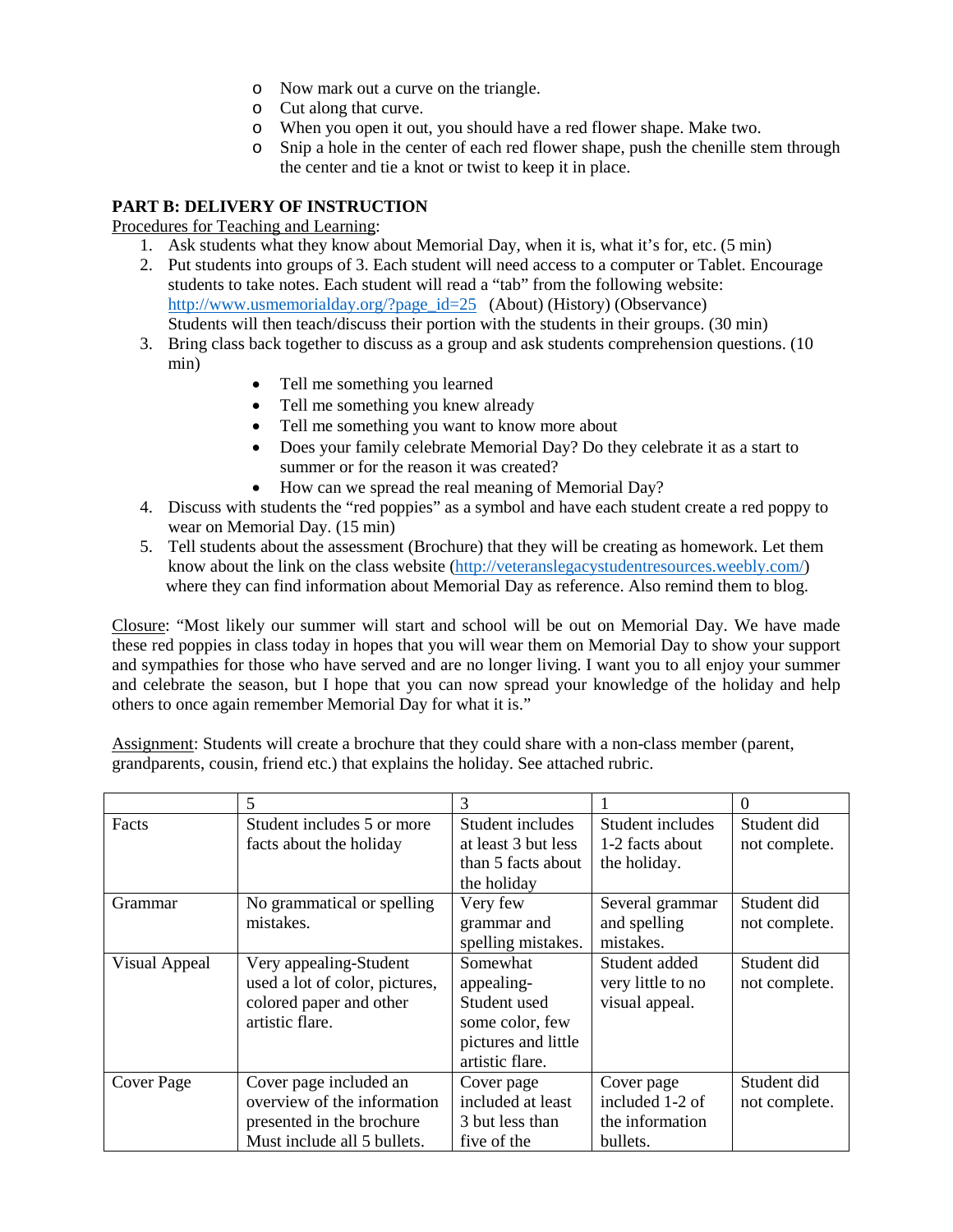| Title<br>• Picture/Drawing<br>Holiday<br>$\bullet$ | information<br>bullets. |  |
|----------------------------------------------------|-------------------------|--|
| • Date of Holiday                                  |                         |  |
| <b>Students Name</b>                               |                         |  |

## **Day Two/Lesson 2- Types of Sources PART A: PLANNING**

 Targeted Content: Social Studies/History Grade Level: 3-5

 *Target Standard(s)*: 4.H.5.2 Use evidence to develop a claim about the past. State Content Standard and/or Common Core Standard(s):

*Supporting Standard(s)*: CC.4.R.I.9 Integrate information from two texts on the same topic in order to write or speak about the subject knowledgeably.

Instructional Setting: Check all that apply:

| Whole Group               | $\lambda$ | lenters  | Other (list) |  |
|---------------------------|-----------|----------|--------------|--|
| <b>Small Group</b>        |           | Workshon |              |  |
| <b>Individual Student</b> |           | م2db     |              |  |

Lesson Focus: Students will be able to define and distinguish between primary and secondary sources.

Learning Outcome(s): Students will actively participate in discussions that will help them distinguish between primary and secondary sources to help them develop a claim about the past. They will complete an assessment/worksheet with 80% accuracy.

## Assessment Measures:

 worksheet that the students complete during the workshop time can be used to assess whether or not they *Formative Assessment(s)*: Discussion during the introduction and instruction phase of the lesson. The understood the concepts.

## Materials:

Lesson plan found at https://betterlesson.com/community/lesson/29132/primary-vs-secondary-sources

# **PART B: DELIVERY OF INSTRUCTION**

# Procedures for Teaching and Learning:

- Procedures for Teaching and Learning:<br>1. So far we have learned how to find information in a book in order to cite a source. It is important to cite this information because we can't take credit for information we learn through sources. Today, we will learn about two different types of sources; primary and secondary.
	- 2. **Teach/Active Engagement (10-15 mins):** Primary sources provide first hand evidence of historical events. The authors of primary sources were actually present during the event. Examples of primary sources are photographs, maps, postcards, and don't see the argument, the information your friend provides to the principal would be considered a primary source because s/he was present during the argument. However, if you went to the principal to explain what you learned about the fight from other people, your explanation would be considered a secondary source. Textbooks are examples of secondary sources because the manuscripts. However, secondary sources are interpretations and opinions about primary sources. For example, if two of your friends are having an argument on the playground and you textbook writers were not present during the events in the book. They can sometimes add their own opinions and interpretations of the events into the textbooks.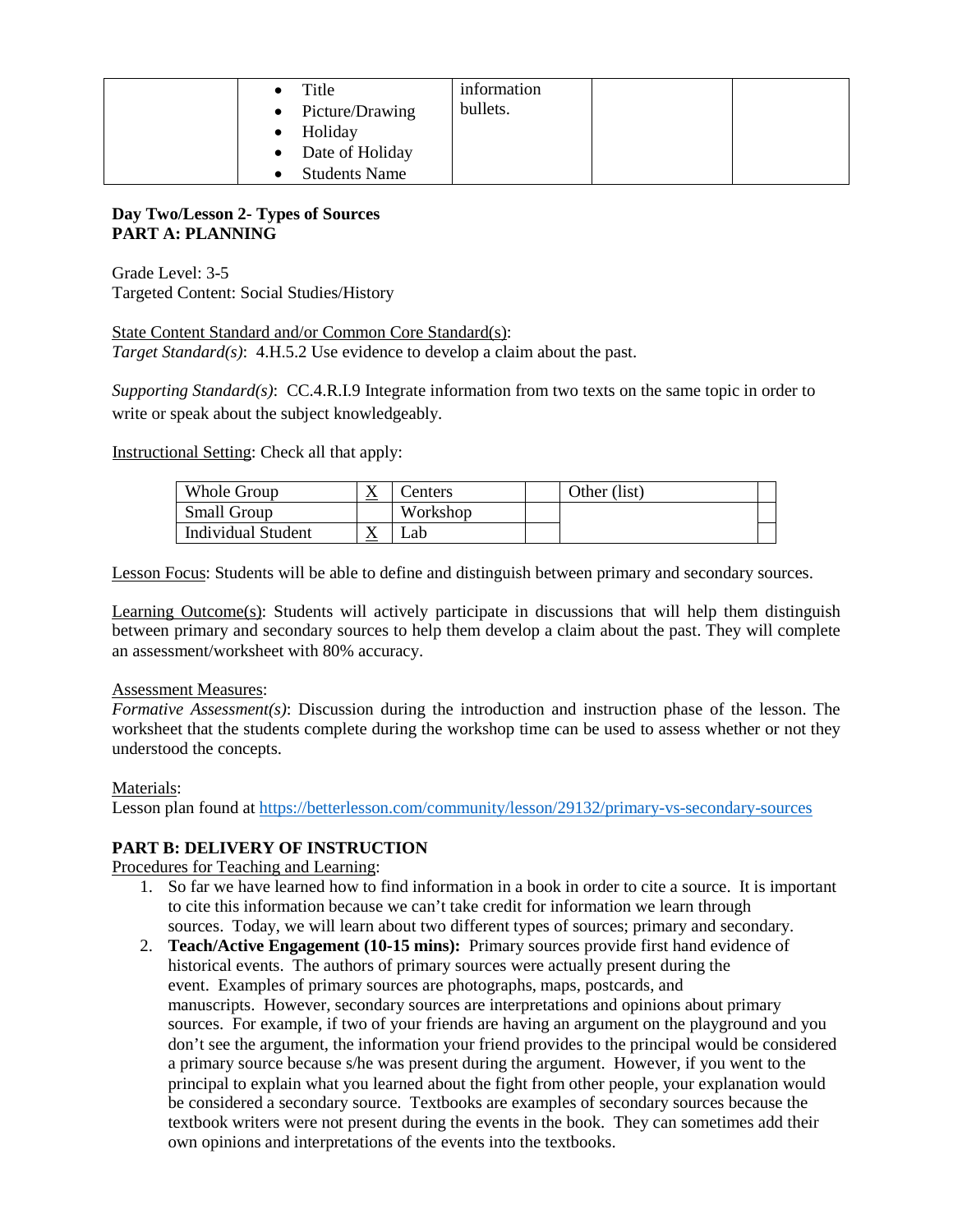I know that is a lot of information and sources can be very confusing. Turn and tell your partner the definition of a primary source. Try to explain the definition in your own words. Students should turn and talk. Teacher has students share out responses. Great job! Now partner number two, explain secondary sources to your partner. Remember to use your own words and try to teach your partner about secondary sources. Students turn and talk. Teacher calls on students to share.

 categories. Teacher uncovers chart with the following examples of sources. Now that we have the definitions of the two types of sources let's try to place examples into

- 1. A diary entry from Anne Frank about the Holocaust.
- 2. A biography of Harriet Tubman written by a current author.
- 3. A textbook chapter about the Great Depression.
- 4. A fossil found in the desert from the Ice Age.

 Teacher reads aloud the first example. Students place one finger in the air if they think the example is a primary source, and two fingers in the air if they think the example is a secondary source. Teacher asks students to share out their responses and explain their thinking. If necessary, teacher explains a diary entry is an example of a primary source because Anne Frank was writing about her own experiences in the Holocaust, a diary is a place you record your own thoughts and feelings about an event.

 Let's try another example. Teacher reads aloud second example. Turn and tell your partner if this is an example of a primary or secondary source. Students should turn and talk. Teacher has students share out. You were all correct, a biography is a secondary source because the author is writing about the life of someone else. They may not have been present for every event in the life of that person and are therefore writing a secondary interpretation of those events.

 of that person and are therefore writing a secondary interpretation of those events. Teacher repeats the same process with the last two examples. I think you are all getting the hang of primary and secondary sources. It is important to understand the difference between these two types of sources because we want to be critical readers of a text. We need to read secondary sources more critically because they may contain opinions or ideas of the author instead of the person the event revolves around.

 person the event revolves around. When you return to your seats today you will be given several different examples of sources. With your group mates, discuss these sources and determine if they are examples of primary or secondary sources. Once you have determined the type of source, write a sentence explaining your reasoning. Off you go researchers!

- activity (attached to lesson). The worksheet does not require students to write sentences explaining their thinking, however I require students to complete this extra step. This is helpful 3. **Workshop Time (15-20 mins):** Students should work in their groups to complete the source in breaking down student misunderstandings and allows students time to debate their explanations.
- determine which students need more support. It is also an option if students are struggling, to go 4. **Exit Slip/Share (10-12 mins):** Teacher should collect the worksheets at the end of the lesson to over the examples as a whole class and allow students time to debate their answers.

 help us understand events and people better. When studying subjects such as history, it is important to try Closure: Today we have learned about secondary and primary sources, and how each kind of source can to use both primary and secondary sources to tell the most complete story possible.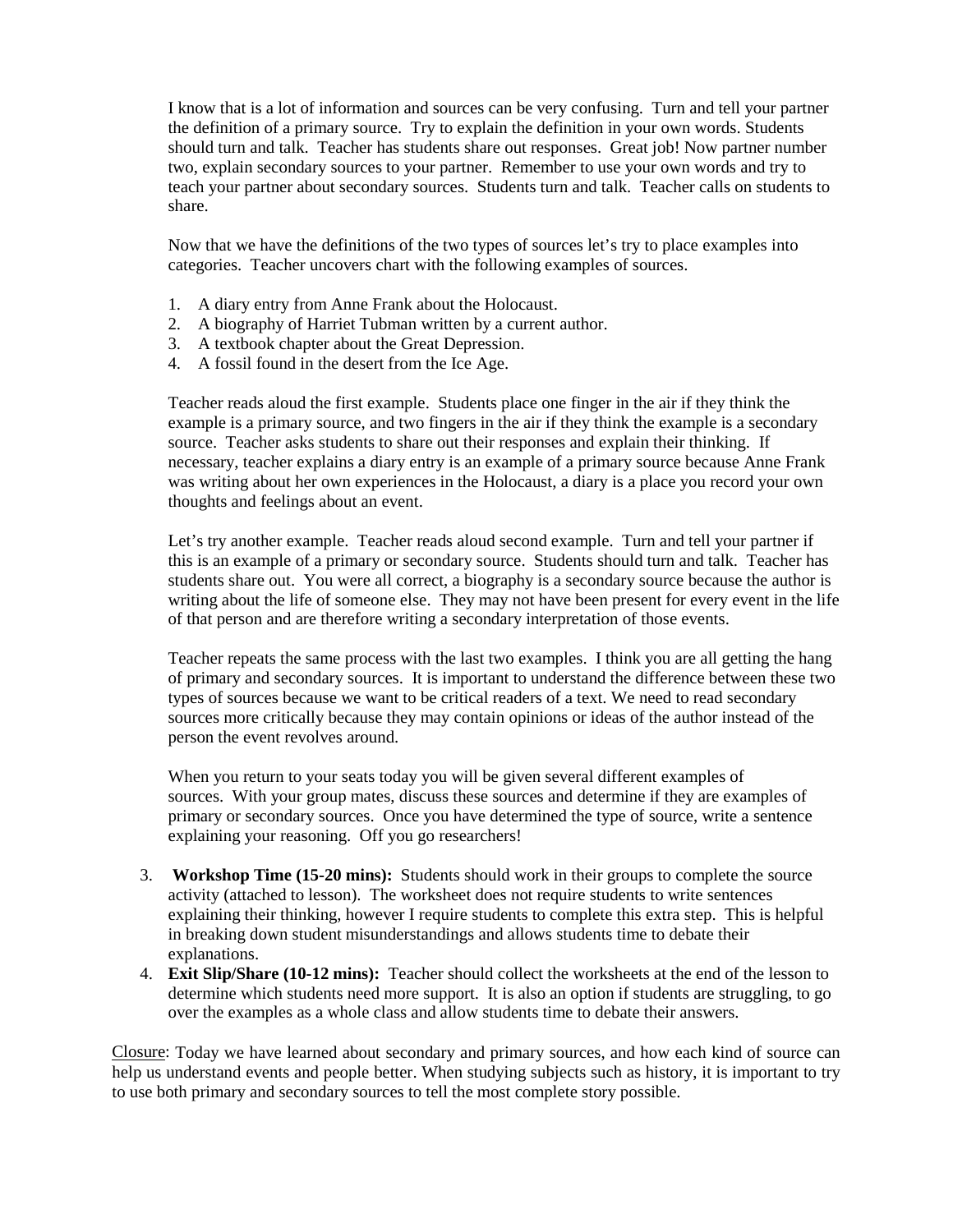Assignment: [https://betterlesson.com/community/document/120932/primary-and-secondary-sources-exit](https://betterlesson.com/community/document/120932/primary-and-secondary-sources-exit-slip)[slip](https://betterlesson.com/community/document/120932/primary-and-secondary-sources-exit-slip) Link to worksheet to be completed during workshop time

# **Day 3/Lesson 3- Using Primary Sources PART A: PLANNING**

Grade Level: 3-5

Targeted Content: Social Studies/History

State Content Standard and/or Common Core Standard(s):

*Target Standard(s)*: 4.H.5.2 Use evidence to develop a claim about the past.

*Supporting Standard(s)*: CC.4.R.I.9 Integrate information from two texts on the same topic in order to write or speak about the subject knowledgeably.

Instructional Setting: Check all that apply:

| Whole Group        | $\Delta$ | Centers  | Other (list) |  |
|--------------------|----------|----------|--------------|--|
| <b>Small Group</b> |          | Workshop |              |  |
| Individual Student | $\Delta$ | Lab      |              |  |

Lesson Focus: Students will understand how to use primary sources to write about people and events in history.

Learning Outcome(s): Students will see an example of how primary sources were used to develop a biography, then repeat the process on their own.

#### Assessment Measures:

*Formative Assessment(s)*: Discussion during the introduction and instruction phase of the lesson. Writing of short essay utilizing a primary source.

#### Differentiation:

 Students may get extra help from teacher or para in writing their short essay. Picture and oral retelling of the interview can be used in place of writing.

#### Materials:

- 1. Daniel Sullivan biography found at [www.bhveterans.omeka.net.](http://www.bhveterans.omeka.net/)
- 2. Paper
- 3. Pencils

## **PART B: DELIVERY OF INSTRUCTION**

Procedures for Teaching and Learning:

- 1. Yesterday, we learned the difference between primary and secondary sources. One primary source we didn't talk about were oral history interviews. These are interviews with people who primary sources such as oral history interviews can help tell a story about people and events. lived through an event or knew a person being researched. Today, we are going to see how using
- of Daniel Sullivan. Ask students questions about the biography such as, what kind of questions do 2. Read the Daniel Sullivan biography posted on the [www.bhveterans.omeka.net s](http://www.bhveterans.omeka.net/)ite aloud to students. Discuss how this information was gathered by the author talking to the extended family you think the author asked to write this biography? Who do you think the author might have